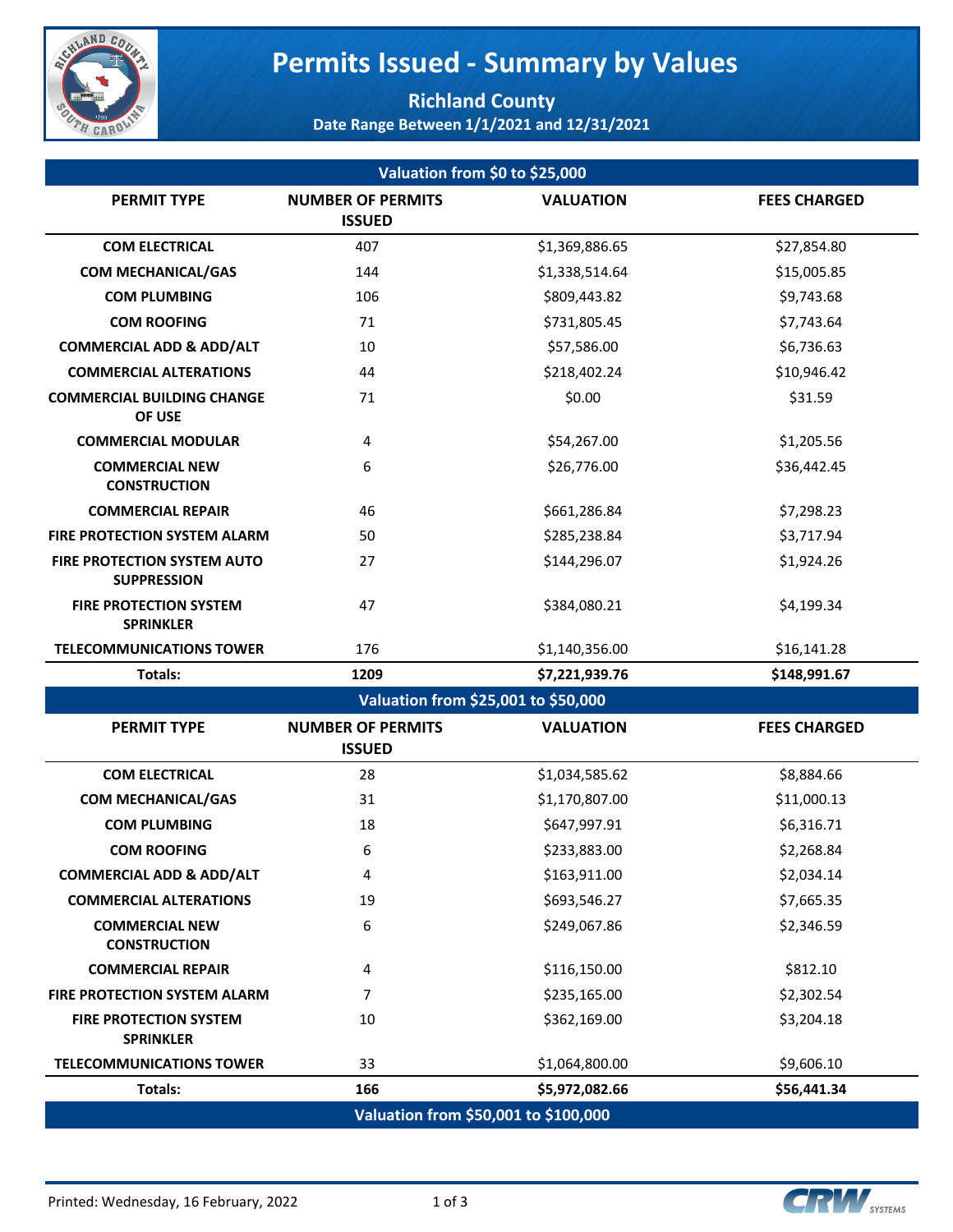

## **Permits Issued - Summary by Values**

## **Richland County Date Range Between 1/1/2021 and 12/31/2021**

| <b>PERMIT TYPE</b>                                | <b>NUMBER OF PERMITS</b><br><b>ISSUED</b> | <b>VALUATION</b> | <b>FEES CHARGED</b> |  |  |  |
|---------------------------------------------------|-------------------------------------------|------------------|---------------------|--|--|--|
| <b>COM ELECTRICAL</b>                             | 22                                        | \$1,553,875.00   | \$14,304.13         |  |  |  |
| <b>COM MECHANICAL/GAS</b>                         | 11                                        | \$759,668.69     | \$7,394.31          |  |  |  |
| <b>COM PLUMBING</b>                               | 11                                        | \$794,272.00     | \$6,783.40          |  |  |  |
| <b>COM ROOFING</b>                                | $\overline{7}$                            | \$470,672.00     | \$4,530.34          |  |  |  |
| <b>COMMERCIAL ADD &amp; ADD/ALT</b>               | 6                                         | \$424,400.00     | \$3,533.69          |  |  |  |
| <b>COMMERCIAL ALTERATIONS</b>                     | 24                                        | \$1,757,649.00   | \$17,563.33         |  |  |  |
| <b>COMMERCIAL NEW</b><br><b>CONSTRUCTION</b>      | 10                                        | \$794,289.00     | \$9,056.69          |  |  |  |
| <b>COMMERCIAL REPAIR</b>                          | $\overline{7}$                            | \$526,281.16     | \$5,162.67          |  |  |  |
| <b>FIRE PROTECTION SYSTEM ALARM</b>               | 1                                         | \$56,810.82      | \$545.62            |  |  |  |
| FIRE PROTECTION SYSTEM AUTO<br><b>SUPPRESSION</b> | 1                                         | \$63,230.00      | \$611.98            |  |  |  |
| <b>FIRE PROTECTION SYSTEM</b><br><b>SPRINKLER</b> | 6                                         | \$380,765.00     | \$3,652.92          |  |  |  |
| <b>TELECOMMUNICATIONS TOWER</b>                   | 3                                         | \$186,100.00     | \$1,514.54          |  |  |  |
| Totals:                                           | 109                                       | \$7,768,012.67   | \$74,653.62         |  |  |  |
|                                                   | Valuation from \$100,001 to \$500,000     |                  |                     |  |  |  |
| <b>PERMIT TYPE</b>                                | <b>NUMBER OF PERMITS</b><br><b>ISSUED</b> | <b>VALUATION</b> | <b>FEES CHARGED</b> |  |  |  |
| <b>COM ELECTRICAL</b>                             | 14                                        | \$2,727,384.45   | \$17,793.81         |  |  |  |
| <b>COM MECHANICAL/GAS</b>                         | 11                                        | \$2,996,060.00   | \$18,480.65         |  |  |  |
|                                                   |                                           |                  |                     |  |  |  |
| <b>COM PLUMBING</b>                               | $\overline{7}$                            | \$1,437,033.00   | \$9,792.43          |  |  |  |
| <b>COM ROOFING</b>                                | 3                                         | \$521,540.79     | \$3,794.40          |  |  |  |
| <b>COMMERCIAL ADD &amp; ADD/ALT</b>               | $\overline{2}$                            | \$343,737.00     | \$3,084.57          |  |  |  |
| <b>COMMERCIAL ALTERATIONS</b>                     | 34                                        | \$6,931,019.35   | \$55,068.99         |  |  |  |
| <b>COMMERCIAL NEW</b><br><b>CONSTRUCTION</b>      | 17                                        | \$4,322,735.74   | \$242,591.42        |  |  |  |
| <b>COMMERCIAL REPAIR</b>                          | 2                                         | \$397,617.10     | \$1,982.00          |  |  |  |
| <b>FIRE PROTECTION SYSTEM ALARM</b>               | 3                                         | \$381,417.00     | \$3,209.21          |  |  |  |
| FIRE PROTECTION SYSTEM AUTO<br><b>SUPPRESSION</b> | $\overline{2}$                            | \$294,220.23     | \$2,310.68          |  |  |  |
| <b>FIRE PROTECTION SYSTEM</b><br><b>SPRINKLER</b> | 3                                         | \$379,870.00     | \$3,200.79          |  |  |  |
| <b>TELECOMMUNICATIONS TOWER</b>                   | 1                                         | \$132,028.95     | \$1,219.72          |  |  |  |
| Totals:                                           | 99                                        | \$20,864,663.61  | \$362,528.67        |  |  |  |
|                                                   | Valuation from \$500,001 to \$1,000,000   |                  |                     |  |  |  |
| <b>PERMIT TYPE</b>                                | <b>NUMBER OF PERMITS</b><br><b>ISSUED</b> | <b>VALUATION</b> | <b>FEES CHARGED</b> |  |  |  |
| <b>COM ELECTRICAL</b>                             | 5                                         | \$3,773,521.28   | \$14,178.06         |  |  |  |